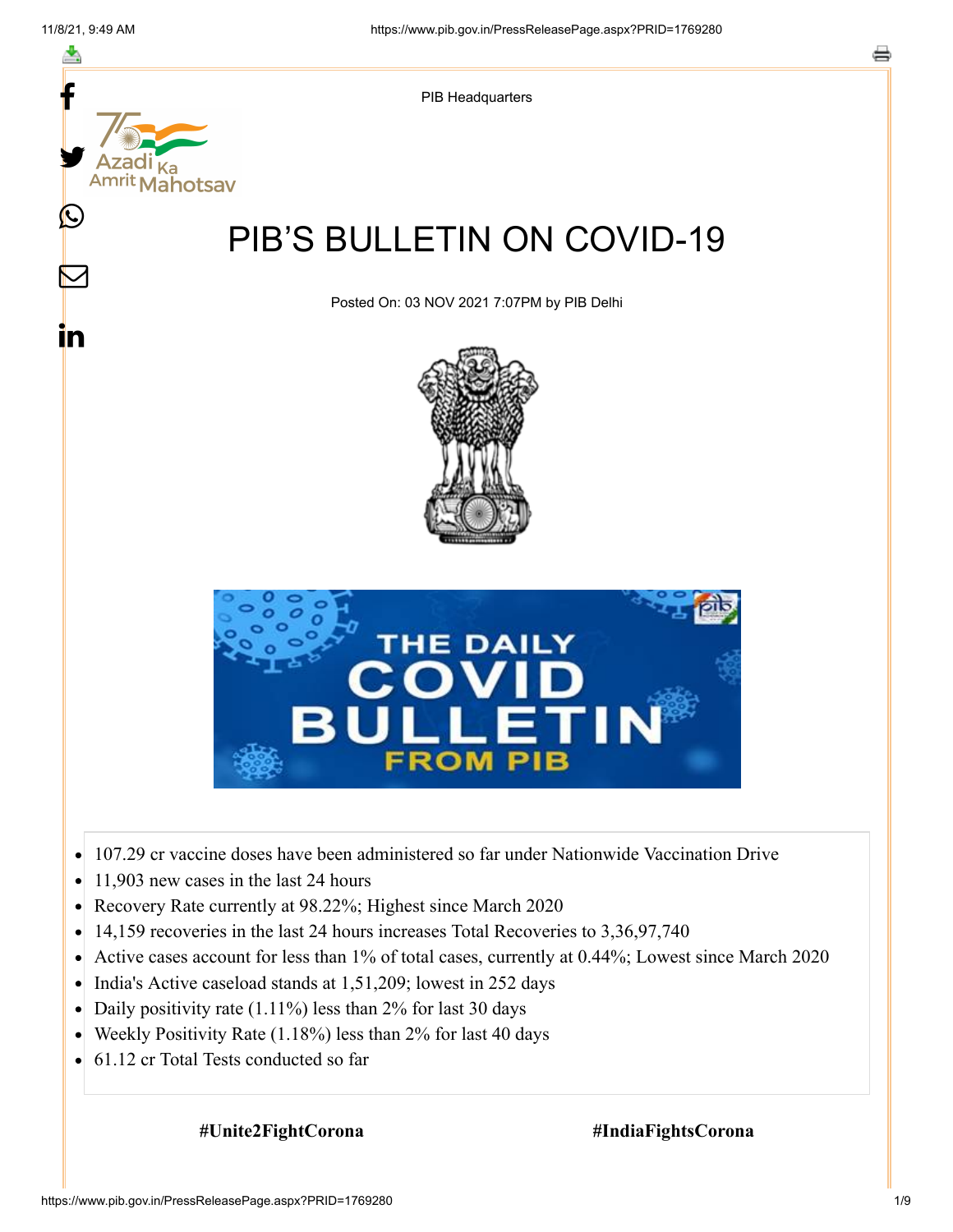f

y.

#### **PRESS INFORMATION BUREAU**

### **MINISTRY OF INFORMATION & BROADCASTING**

#### **GOVERNMENT OF INDIA**

**\*\*\*\*\***



## **COVID-19 Update**

**India's Cumulative COVID-19 Vaccination Coverage exceeds 107.29 Cr**

**More than 41.16 Lakh doses administered in the last 24 hours**

**Recovery Rate currently at 98.22%**

**11,903 New Cases reported in the last 24 hours**

**India's Active Caseload(1,51,209) is lowest in 252 days**

**Weekly Positivity Rate (1.18%) less than 2% for last 40 days**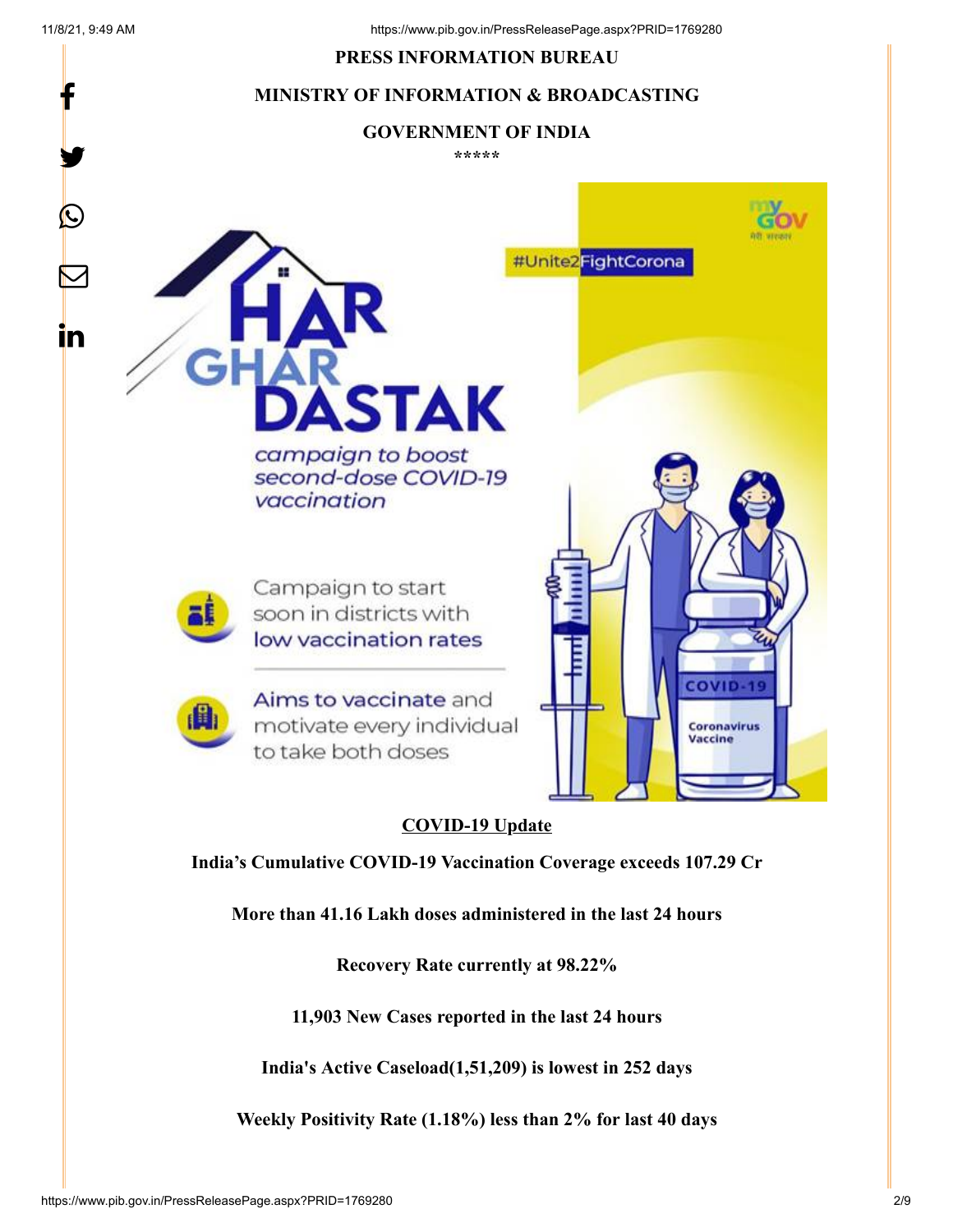$\bm{\mathcal{Q}}$ 

 $\sum_{i=1}^{n}$ 

in

With the administration of **41,16,230** vaccine doses in the last 24 hours, India's COVID-19 vaccination coverage has exceeded **107.29 Cr (1,07,29,66,315)** as per provisional reports till 7 am today. This has been achieved through 1,07,96,018sessions. f

The break-up of the cumulative figureas per the provisional report till 7 am today include:

| <b>Cumulative Vaccine Dose Coverage</b> |                      |                 |
|-----------------------------------------|----------------------|-----------------|
|                                         |                      |                 |
| <b>HCWs</b>                             | 1 <sup>st</sup> Dose | 1,03,79,388     |
|                                         | $2nd$ Dose           | 92,41,804       |
| <b>FLWs</b>                             | $1st$ Dose           | 1,83,72,027     |
|                                         | $2nd$ Dose           | 1,59,78,102     |
| Age Group 18-44 years                   | $1st$ Dose           | 42, 16, 99, 772 |
|                                         | $2nd$ Dose           | 14,63,65,144    |
| Age Group 45-59 years                   | $1st$ Dose           | 17,56,56,368    |
|                                         | $2nd$ Dose           | 9,76,99,540     |
| Over 60 years                           | 1 <sup>st</sup> Dose | 11,02,04,447    |
|                                         | 2 <sup>nd</sup> Dose | 6,73,69,723     |
| <b>Total</b>                            |                      | 1,07,29,66,315  |

The recovery of **14,159** patients in the last 24 hours has increased the cumulative tally of recovered patients (since the beginning of the pandemic) to **3,36,97,740.**

Consequently, India's recovery rate stands at **98.22%**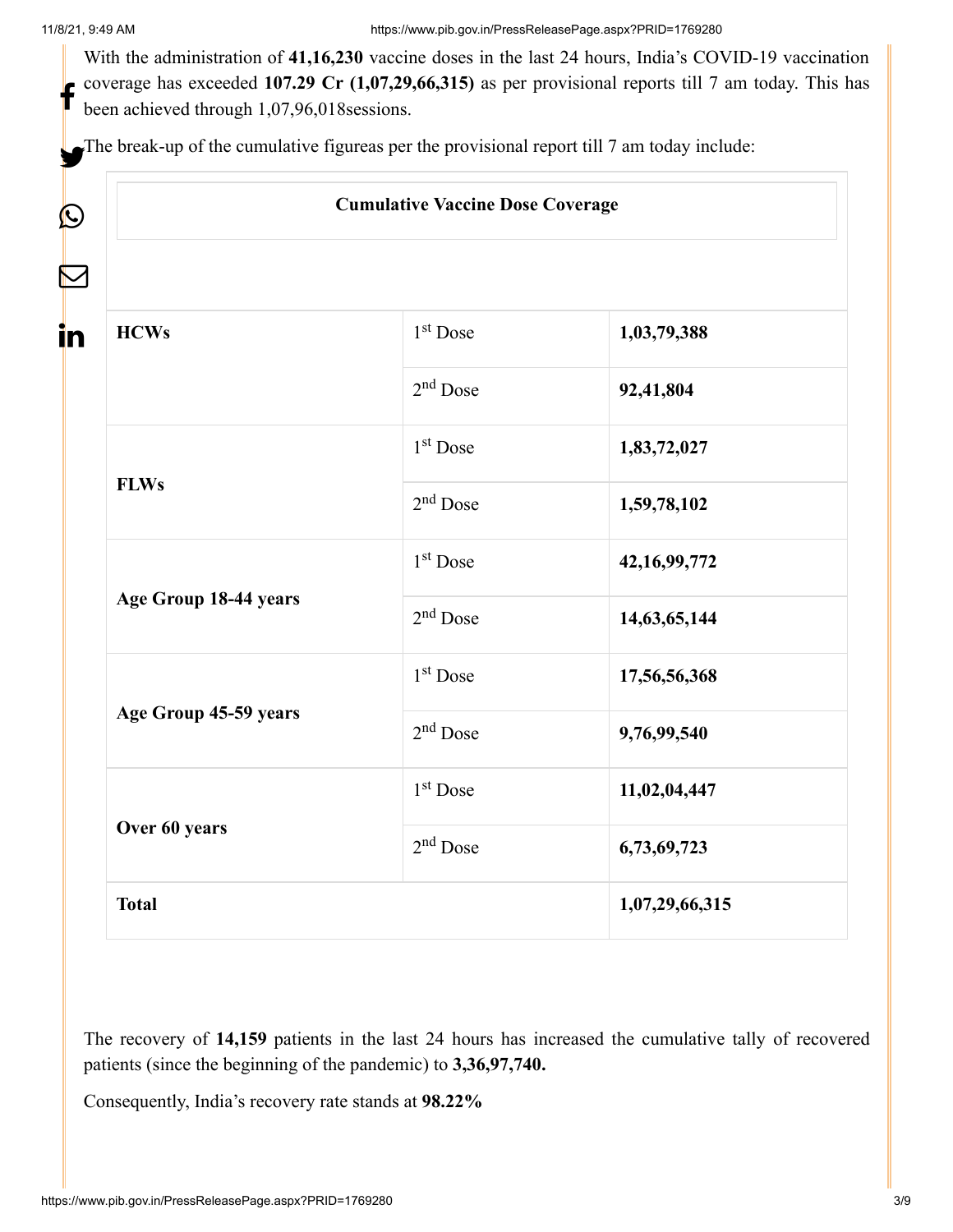11/8/21, 9:49 AM https://www.pib.gov.in/PressReleasePage.aspx?PRID=1769280



Sustained and collaborative efforts by the Centre and the States/UTs continue the trend of less than 50,000 Daily New Cases that is being reported for 129 consecutive days now.



**11,903 new cases** were reported in the last 24 hours.

The Active Caseload is presently at **1,51,209 is lowest in 252 days.**Active cases presently constitute **0.44%** of the country's total Positive Cases, which **is lowest since March 2020.**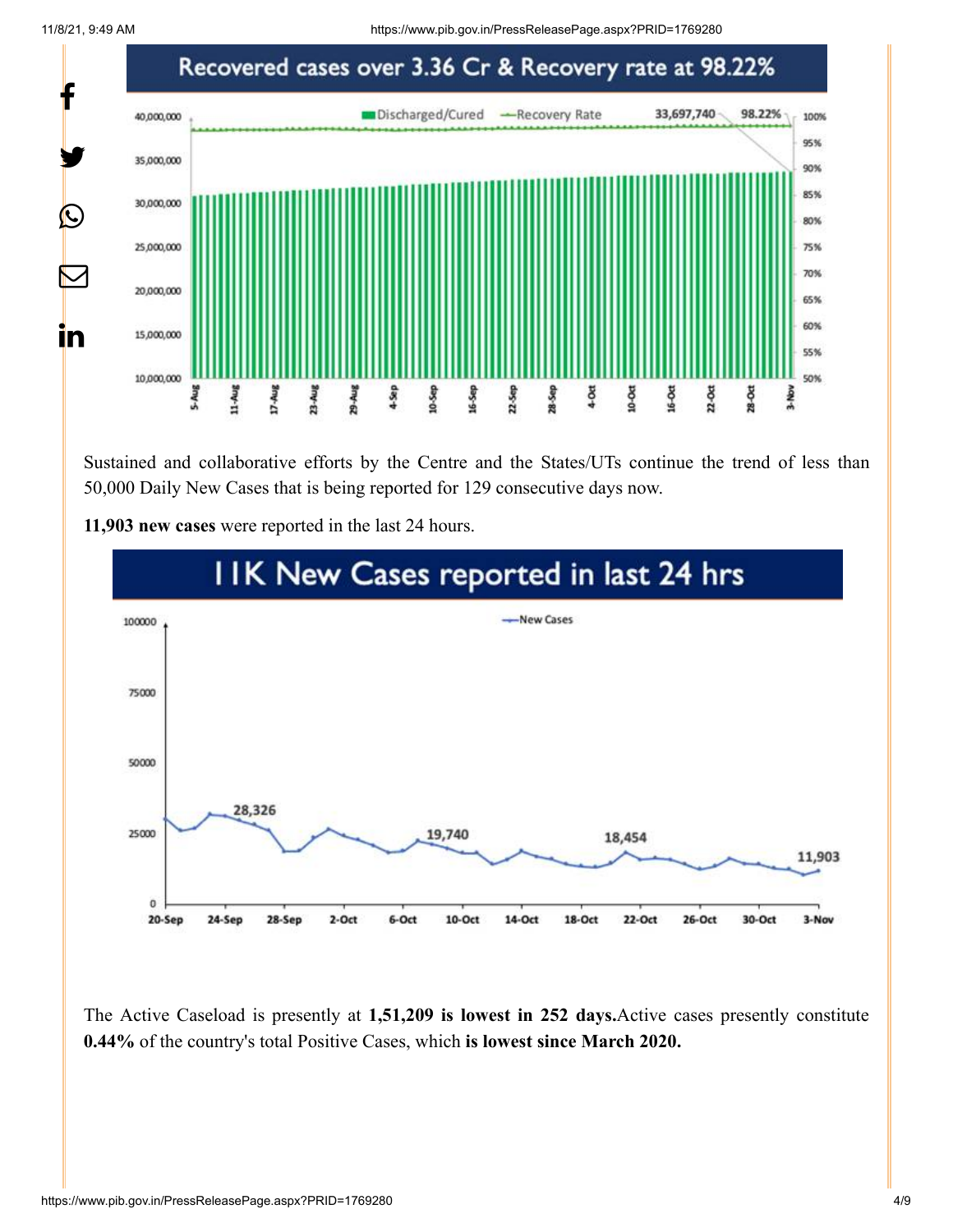11/8/21, 9:49 AM https://www.pib.gov.in/PressReleasePage.aspx?PRID=1769280





The testing capacity across the country continues to be expanded. The last 24 hours saw a total of 10,68,514tests being conducted. India has so far conducted over**61.12 Cr (61,12,78,853**) cumulative tests.

While testing capacity has been enhanced across the country, **Weekly Positivity Rate at 1.18% remains less than 2% for the last 40 days now.** The **Daily Positivity rate reported to be1.11%.** The daily Positivity rate has remained below2% for last 30 days and below 3% for 65 consecutive days now.



**<https://pib.gov.in/PressReleasePage.aspx?PRID=1769085>**

**Update on COVID-19 Vaccine Availability in States/UTs**

**More than 114 Crore vaccine doses provided to States/UTs**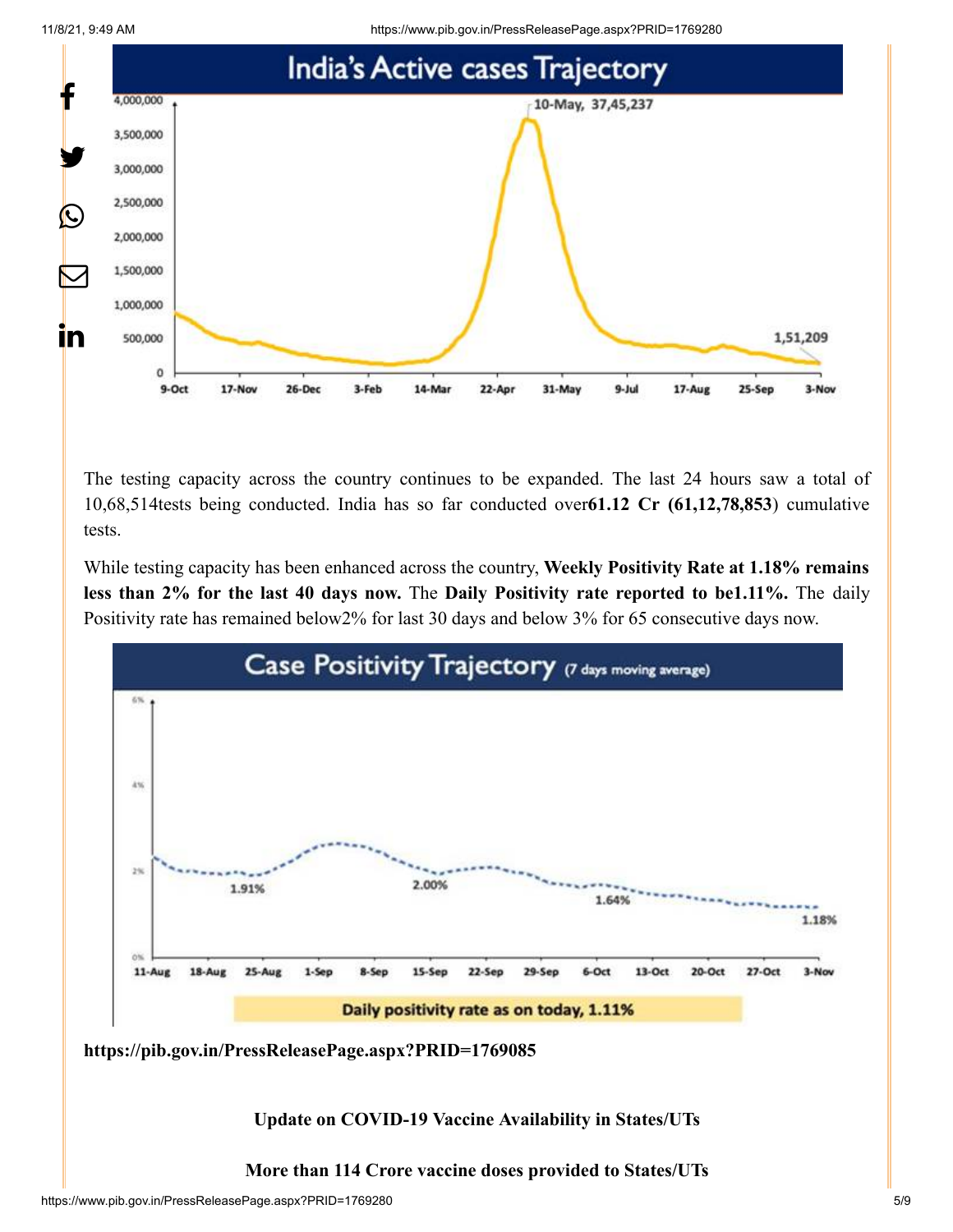## **More than 14.68 Crore balance and unutilized vaccine doses still available with States/UTs**

The Union Government is committed to accelerating the pace and expanding the scope of COVID-19 vaccination throughout the country. The new phase of universalization of COVID-19 vaccination commenced from 21<sup>st</sup> June 2021. The vaccination drive has been ramped up through availability of more vaccines, advance visibility of vaccine availability to States and UTs for enabling better planning by Othem, and streamlining the vaccine supply chain. f

As part of the nationwide vaccination drive, Government of India has been supporting the States and UTs by providing them COVID Vaccines free of cost. In the new phase of the universalization of the COVID19 vaccination drive, the Union Government will procure and supply (free of cost) 75% of the Pvaccines being produced by the vaccinemanufacturers in the country to States and UTs.

| <b>VACCINE DOSES</b>     | (As on 3 <sup>rd</sup> November, 2021) |
|--------------------------|----------------------------------------|
| <b>SUPPLIED</b>          | 1,14,44,05,215                         |
|                          | 14,68,60,146                           |
| <b>BALANCE AVAILABLE</b> |                                        |

More than**114crore(1,14,44,05,215)** vaccine doses have been provided to States/UTs so far through Govt of India (free of cost channel) and through direct state procurement category.

More than**14.68Cr (14,68,60,146)**balance and unutilized COVID Vaccine doses are still available with the States/UTs to be administered

<https://pib.gov.in/PressReleasePage.aspx?PRID=1769076>

**PM holds review meeting with districts having low vaccination coverage**

# **The Prime Minister interacted with District Magistrates of over 40 districts in Jharkhand, Manipur, Nagaland, Arunachal Pradesh, Maharashtra, Meghalaya, and other States with districts having low vaccination coverage**

## **"You will have to do your best to take your districts nearer the national average"**

Immediately after returning from his Visit to Italy and Glasgow, the Prime Minister Shri Narendra Modi held a review meeting with districts having low vaccination coverage. The meeting included districts with less than 50% coverage of the first dose and low coverage of the second dose of Covid vaccine. The Prime Minister interacted with District Magistrates of over 40 districts in Jharkhand, Manipur, Nagaland, Arunachal Pradesh, Maharashtra, Meghalaya, and other States with districts having low vaccination coverage.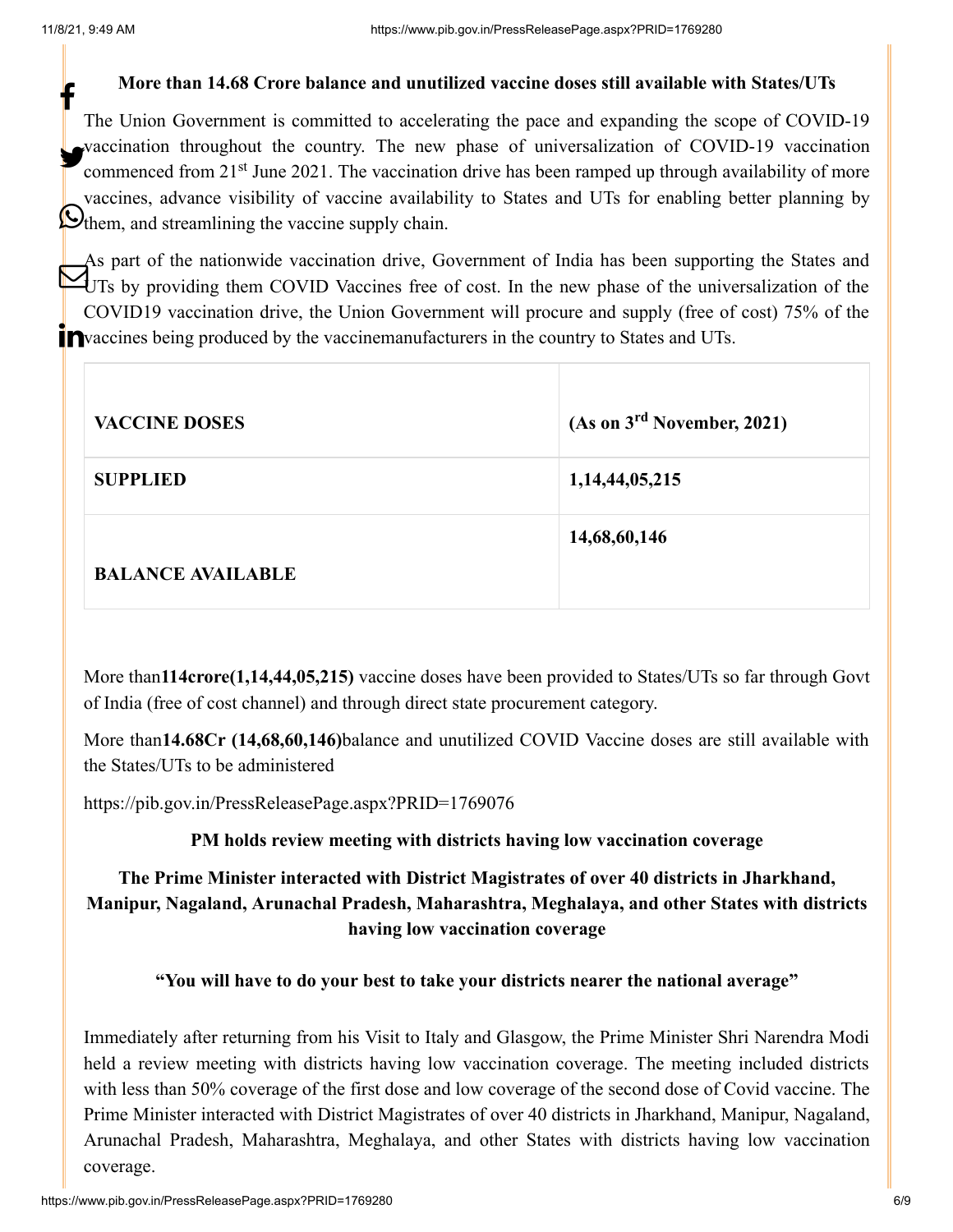The District Magistrates gave an account of the issues and challenges being faced in their districts, which has resulted in low vaccination coverage. They highlighted issues like rumours resulting in vaccine hesitancy, difficult terrain, challenges created due to prevailing weather conditions in recent months. They also presented an account of the steps that have been taken by them till now to overcome these Challenges. The DMs also shared good practises adopted by them which has led to increase in coverage. f

During the interaction, the Prime Minister discussed the issue of vaccine hesitancy and the local factors **O**behind it in detail. He discussed a wide array of ideas that can be implemented for ensuring 100% vaccination coverage in these districts. He spoke about maximising community engagement through **religious and community leaders.** He exhorted all officials to ensure that the country widens its vaccination coverage by the end of the year and enters the new year with renewed self belief and in<sup>confidence.</sup>

<https://pib.gov.in/PressReleasePage.aspx?PRID=1769187>

**Text of PM's remarks at review meeting with districts having low vaccination coverage:-**

<https://pib.gov.in/PressReleasePage.aspx?PRID=1769232>

## **Tweets Links**

100 साल की इस सबसे बड़ी महामारी में देश ने अनेक चुनौतियों का सामना किया है।

कोरोना से देश की लड़ाई में एक खास बात ये भी रही कि हमने नए-नए समाधान खोजे, Innovative तरीके आजमाए।

आपको भी अपने जिलों में वैक्सीनेशन बढ़ाने के लिए नए Innovative तरीकों पर और ज्यादा काम करना होगा: PM

— PMO India (@PMOIndia) [November 3, 2021](https://twitter.com/PMOIndia/status/1455807359687684100?ref_src=twsrc%5Etfw)

हर घर पर दस्तक देते समय, पहली डोज़ के साथ-साथ आप सभी को दूसरी डोज़ पर भी उतना ही ध्यान देना होगा।

क्योंकि जब भी संक्रमण के केस कम होने लगते हैं, तो कई बार Urgency वाली भावना कम हो जाती है।

लोगों को लगने लगता है कि, इतनी भी क्या जल्दी है, लगा लेंगे: PM

— PMO India (@PMOIndia) [November 3, 2021](https://twitter.com/PMOIndia/status/1455809554541727745?ref_src=twsrc%5Etfw)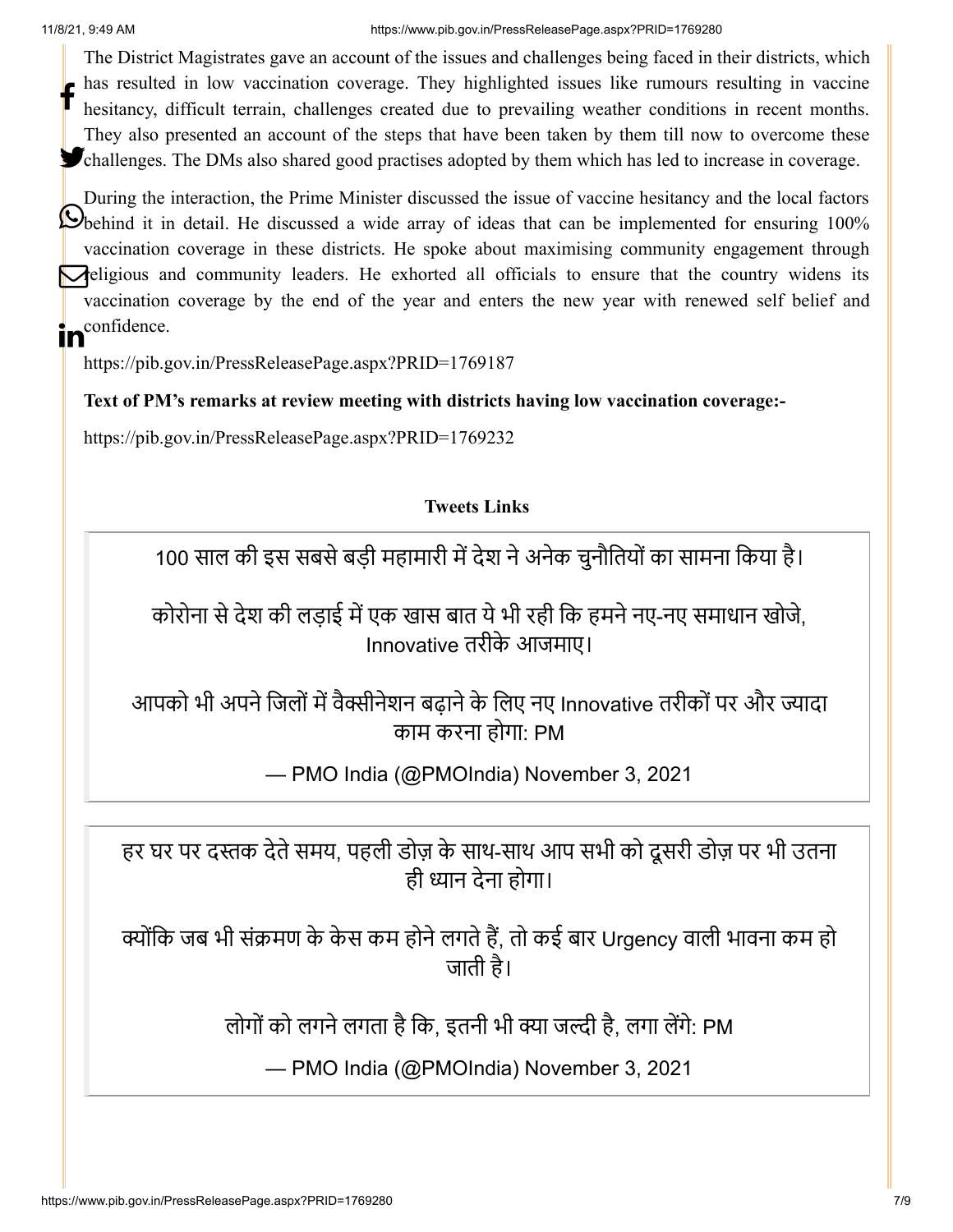| 11/8/21, 9:49 AM | https://www.pib.gov.in/PressReleasePage.aspx?PRID=1769280                                                                                            |
|------------------|------------------------------------------------------------------------------------------------------------------------------------------------------|
|                  | सबको वैक्सीन, मुफ्त वैक्सीन अभियान के तहत हम एक दिन में करीब-करीब ढाई करोड़<br>वैक्सीन डोज लगाकर दिखा चुके हैं।                                      |
|                  | ये दिखाता है कि हमारी कैपेबिलिटी क्या है, हमारा सामर्थ्य क्या है: PM @narendramodi                                                                   |
|                  | - PMO India (@PMOIndia) November 3, 2021                                                                                                             |
|                  | #IndiaFightsCorona:                                                                                                                                  |
| ın               | $\gamma$ More than 41 lakh (41,16,230) vaccine doses administered in the last<br>24 hours.                                                           |
|                  | $\rightarrow$ Together we can win the battle against<br>#COVID19.#We4Vaccine#LargestVaccinationDrive#Unite2FightCorona<br>pic.twitter.com/A8YUuHqG4i |
|                  | — #IndiaFightsCorona (@COVIDNewsByMIB) November 3, 2021                                                                                              |
|                  | #IndiaFightsCorona:                                                                                                                                  |
|                  | ິYPrime Minister @narendramodi launches #HarGharDastak vaccination<br>awareness and mobilisation campaign.                                           |
|                  | → Let's take #COVID19 vaccine and encourage others also.<br>#LargestVaccineDrive #StaySafeStayHealthy pic.twitter.com/KVDIA7tqGO                     |
|                  | — #IndiaFightsCorona (@COVIDNewsByMIB) November 3, 2021                                                                                              |
|                  |                                                                                                                                                      |
|                  |                                                                                                                                                      |